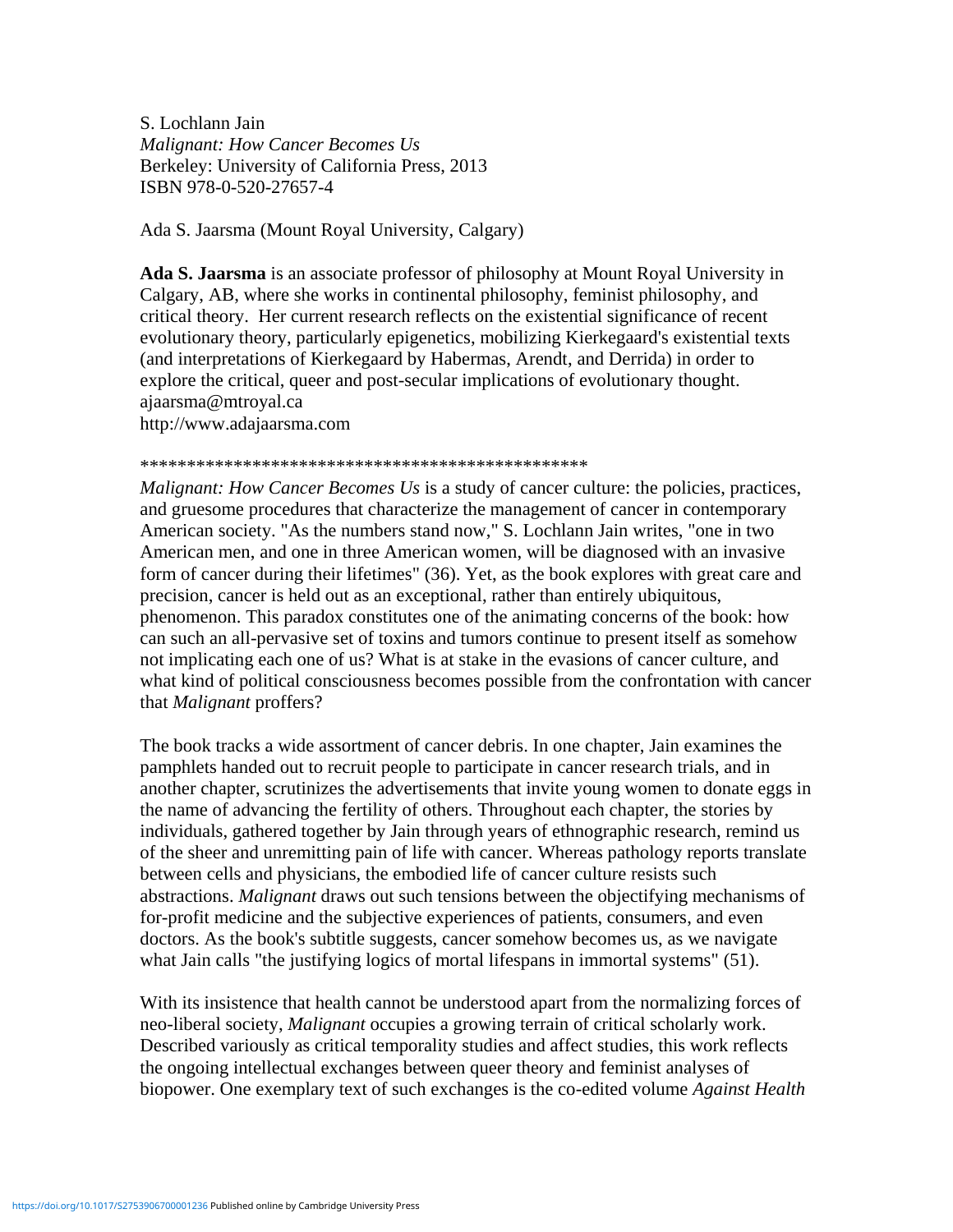(Metzl and Kirkland 2010), a collection of essays about the moralization of health to which Jain is a contributor. *Malignant* also resonates directly with texts by Elizabeth Povinelli, Lauren Berlant, and Mel Y. Chen (Berlant 2011; Povinelli 2011; Chen 2012)-- books that bring social theory together with feminist and queer theory in order to provoke new attentiveness to debility, disability, and the chronic, systematic suffering of life in late capitalism.

This focus on the queer dynamics of health can be seen, for example, in Jain's demonstration of the sexed and gendered scripts of medical care. Especially vivid in chapter 3, "Cancer Butch," the means by which individuals negotiate the trajectory of cancer prognoses are caught up in the normative force of signifiers like hair (or lack of hair), breasts (or lack of breasts), and the use or nonuse of cosmetics. As we learn from Jain's analysis, cancer itself is characterized by sexed differences: cancers of female reproductive organs are less easily found and treated and have death rates nearly four times as high as men's cancers (81).

Such differences are taken up by cancer culture in highly prescriptive ways, as motifs of survival rely upon gendered norms without, at the same time, promoting recognition of disparities in survival rates. Pink-ribbon campaigns by BMW and assorted cosmetic companies, for example, bring together portraits of benign girlhood with a certain innocence of the disease itself, and Jain's analysis demonstrates how the ever-present "pink-washing" of breast-cancer campaigns sells femininity without the sex. Ads for early-detection campaigns hinge upon similarly normative ideologies about sex, reproduction, and over-determined valuations of life. One campaign, for example, represents survival as a moral duty for mothers, demonstrating what Jain calls the "ideology of the Child"; such ideology simulates, without actually promoting, concern for the value of life (65). As Jain explains, because of the exclusionary dynamics of capitalist society and despite the false promises of ad campaigns, "some lives are more worth living than others and some lifespans more worthy of completion (if only by proxy)" (66).

*Malignant* includes many in-depth analyses of these kinds of contradictions that characterize market-based health care. The cosmetics industry, for example, proffers programs for female cancer patients while spending millions on lobbying to prevent the regulation of carcinogens in their products. Another example is the "egg market" of invitro fertilization, in which the promise of fertility relies upon the use of hormones and the donation of eggs by young women whose own cancer rates are remarkably high.

Throughout discussions of such examples is a sustained reflection on one particular tension of cancer culture, one that is rendered poignant by Jain's deft combination of ethnography and memoir with social-science research. I'm referring to the dissonance between individuals who are living with cancer and the population-level aggregates that group individuals together as the basis for statistical analysis. In medical research, aggregates are required to translate cancer cases into statistically representable terms: numbers proffer equivalence across differences. Research trials construct disease categories, grouping patients together into aggregates, even as trials often exceed the lifespan of their participants.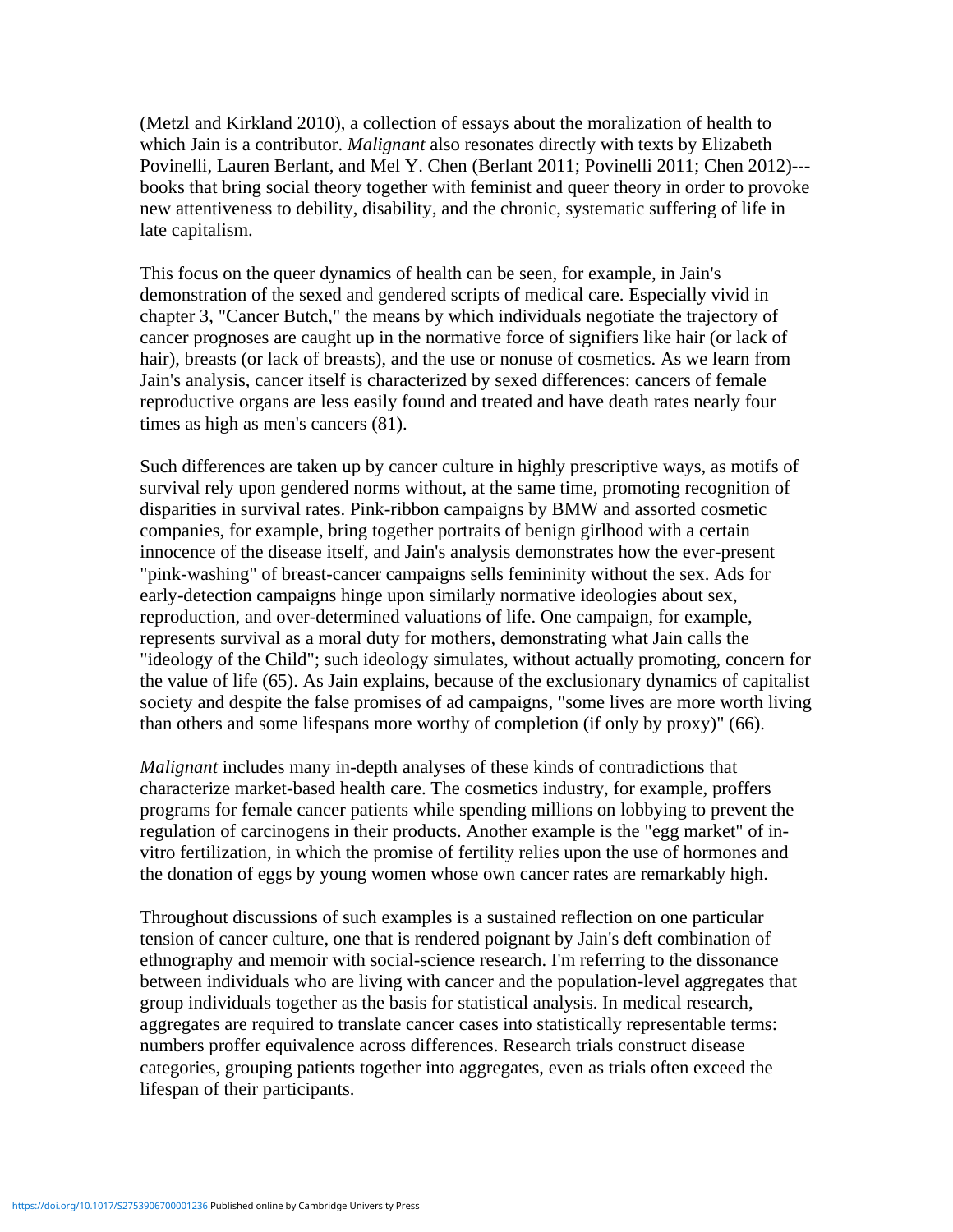However, of course, a particular individual's life or death can never square with population-based prognoses. As Jain puts it, statistics "at once describe and mask description. A single number implies both anyone (who could be the one with cancer) and everyone (in a culture and biology of culture)" (45). Despite the certainty that such abstractions hope to secure, a prognosis proffers a stark and irresolvable contradiction for the person being diagnosed. As Jain puts it: "I am alive. No, you are dead" (45).

Through ethnographic reflections on meetings sponsored by big science, Jain's book is especially instructive in its sustained demystification of the expert knowledge of oncology. The very trust in numbers that constitutes the basis for medical research, Jain points out, has had to be cultivated as a privileged evidentiary resource (116). In other words, the epistemologically contingent assumptions of medical research can be rendered explicit and, as Jain suggests throughout the book, can become open to critical questioning.

For example, the randomized control trial (RCT), rendered newly strange by Jain's reflections, consists of a method that is generally not discussed within scientific literature and yet "virtually defines oncology as a professional field" (113). Because RCTs require participants, corporations like Genentech invite people with cancer to not let their diseases go "uncounted," so as "not to miss an opportunity to donate to the higher cause" (118). This pitch is essential to the market-based promises of survival---the familiar promise that, someday, all cancers will one day be curable, given enough funding and enough participants in research trials (122). This pitch for participants also needs to be successful in light of capitalist imperatives, as cancer research underlies many highly profitable industries and economies.

*Malignant* also documents the misdiagnoses, suffering, and complications caused by treatment itself, as well as the traumas caused by both under-treatment and overtreatment due to the protocols of big medicine. Often invisible, deeply painful, and sometimes fatal, treatment injuries are excised from research trials but are essential to the practice of cancer research. As Jain grimly but resolutely explains, cancer research trials need and await the cancer recurrences and deaths of their participants. On these terms, survival makes sense as a calculus only because of the deaths of others.

The logic of cancer research disallows such insights because of the ways in which disease is instrumentalized in service to scientific inquiry. A person with cancer becomes "useful," in other words, as she or he becomes countable as data. As Jain puts it, the gap between the counter and the counted structures the asymmetry of doctor and patient. Jain admits, "I realized that my use, dead or alive, was *as* data---just like those who populated (maybe peopled is a better word) the trial reports I was reading" (115).

As this example evinces, the author's own body is proffered to the reader to be witnessed "as a material bearer of carcinogenic culture" (77) through Jain's narratives about her misdiagnosis, treatment, and recovery. "My patient self meets my anthropologist self here," Jain writes, "drifting downstream with the alligators" (94). This juncture of self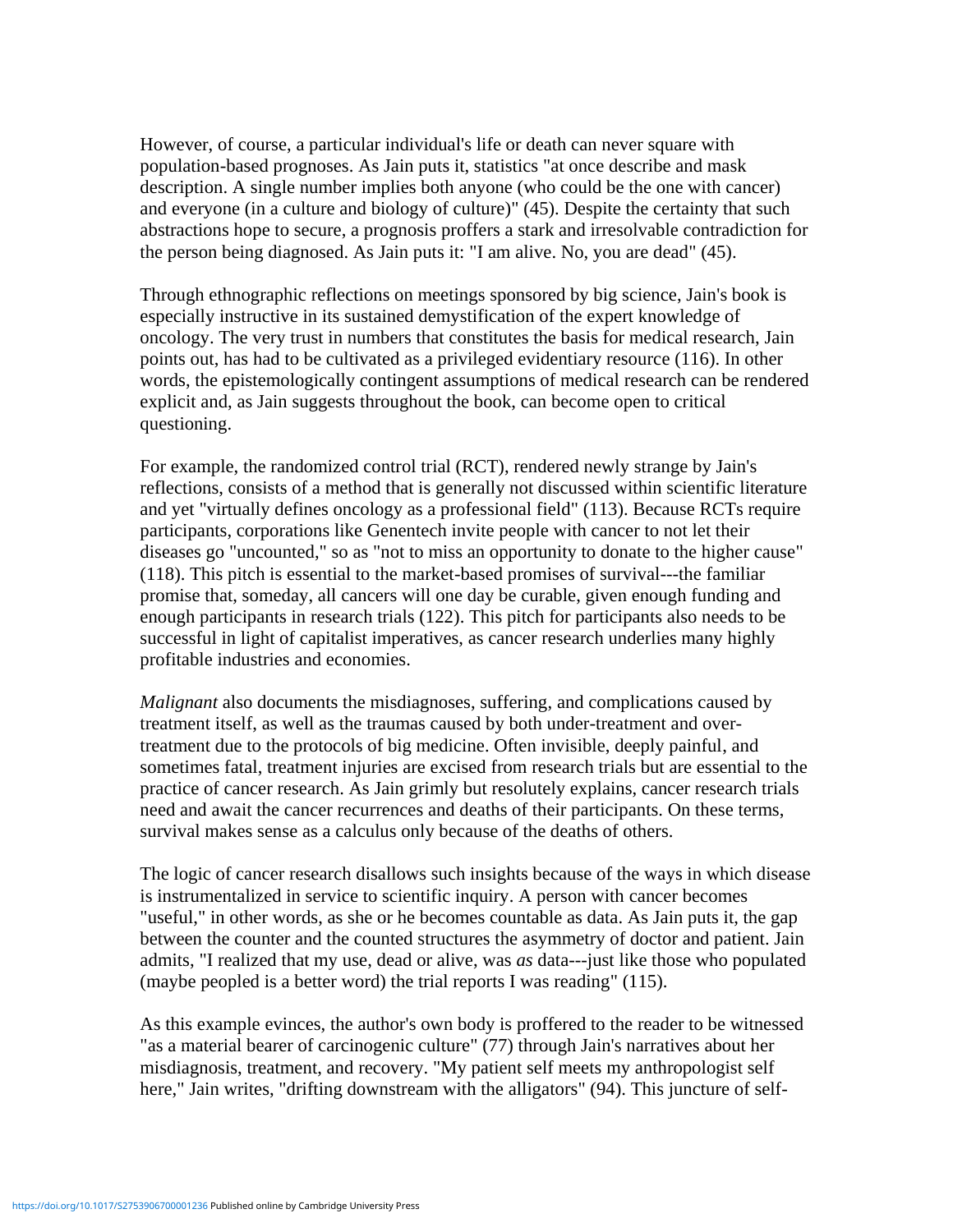reflection with critical inquiry will be of interest to many feminist philosophers who search for ways to integrate the subjective aspects of embodiment with the rigors of theory and philosophy.

Also of interest to feminist philosophers will be the book's sustained exploration of the epistemology of ignorance at work within cancer culture. Ignorance, we learn, is constitutive of cancer. The "structural unknownness of cancer," Jain writes, elides the empirical methods of science and the vested interests of for-profit research (178). In addition to ongoing confusions about the efficacy of screening and treatment procedures, there is a virtual impossibility of securing causal links between environmental toxins and specific cases of cancer injuries. These examples underline one of the important insights of Jain's study: the fact that cancer is characterized by both "everywhere- and nowhereness" (184).

Yet, of course, as Jain points out, "no data does not equal no effect" (160), so an examination of the ignorance at work within cancer culture means calling into question the startling paucity of research into procedures like in-vitro fertilization. There are currently no mechanisms in place to track the striking links between the hormones used in fertility treatments and egg-donation and cancer: "The dicey medical experiment of giving fertility hormones to the young, fertile women who are recruited to donate lays bare some of the mechanisms by which cancer remains shrouded in mystery," Jain concludes (130). This lack of research is all the more noteworthy when we learn that "one in forty-nine women under the age of thirty-nine is diagnosed with an invasive cancer. Unlike for children and for older adults, survival rates for young adults have not improved" (130).

Overall, the book enacts what Jain's own reflections invite: "refocusing attention on what we don't know---rather than trying to generate knowledge that obfuscates what we don't know" (156). As we discover through the book's wide-ranging research, the endemic injuries of cancer culture demand but also disallow effective knowledge-practices. Medicine, for example, looks to prognoses as the literal description of an aggregated chance. Medical malpractice law, in contrast, requires evidence of causation (like the mistake of a doctor) and the specifications of individual cases---specifics that belie the generalizations of statistical aggregates.

Rather than trying to mitigate such epistemological contradictions by appealing to the need for better environmental laws or more effective malpractice procedures, for example, *Malignant* ultimately opens up the affective dimensions of cancer culture that move us beyond liberal politics---most especially by affirming the importance of grief and mourning. Along these lines, Jasbir K. Puar's reading of Jain's work, especially its dual emphasis on temporality and grief, draws out the resultant queer politics that emerges from this deliberate cultivation of mourning (Puar 2009).

Likewise, Jain's conclusion to *Malignant* invokes the "elegiac politics" of living in prognosis, in which prognosis time demands the rethinking of subjectivity (I am alive. No, you are dead), of temporality (what is a natural timeline of a human life in prognosis